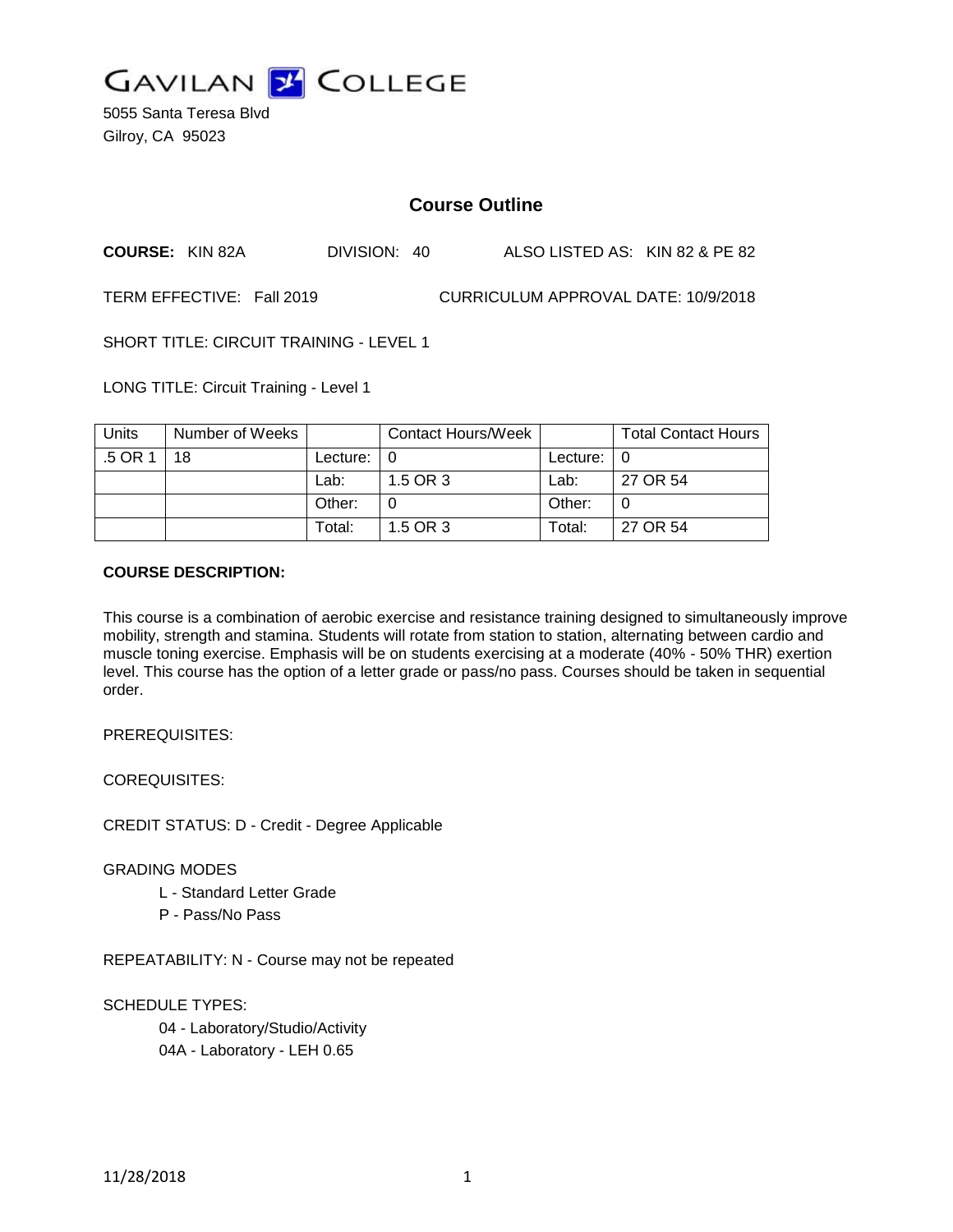# **STUDENT LEARNING OUTCOMES:**

1. Calculate, monitor and apply their Target Heart Rate (THR) to determine they are participating in class workouts at 40% - 50% of their THR.

Measure of assessment: demonstration, worksheet, pre and post testing

Year assessed, or planned year of assessment: 2019

Semester: Fall

2. Measure their muscular strength/endurance to determine an increase of 5% - 10%.

Measure of assessment: pre and post testing, demonstration

Year assessed, or planned year of assessment: 2019

Semester: Fall

## **CONTENT, STUDENT PERFORMANCE OBJECTIVES, OUT-OF-CLASS ASSIGNMENTS**

Curriculum Approval Date: 10/9/2018

6 - 12 Hours

CONTENT: Introduction to class, including course syllabus, course expectations, grading and attendance policies. Pre-test will be conducted to determine each students' starting point for muscular strength/endurance and cardiovascular fitness. Teach students how to calculate and determine their Target Heart Rate (THR) using the Karvonen formula. Stations will be introduced which include a small variety of strength training and fitness exercises.

STUDENT PERFORMANCE OBJECTIVES: Participate in the pre-test fitness assessment. Demonstrate each stations exercises. Calculate and monitor their THR.

#### 7.5 - 15 Hours

CONTENT: Introduce circuit training, alternating between cardio and muscle toning exercises. Monitor THR. An example of a level 1 circuit would be: 4 - 6 exercise stations, completing 2 - 3 sets (rotations). Students would work on each exercise 20 - 30 seconds with a 30 - 45 second recovery time between exercises. The exercises could include: muscular strength/endurance training - modified sit-ups, wall press, hand weights, modified push-ups and wall sit; and for cardiovascular fitness training - step hop, jump rope, lunges and jumping jacks. Work on increasing one's THR to 40% - 50%. An additional station or two may be added. Check THR. Presentation on the benefits/value of exercising on a regular bases and how the exercises they are performing could be incorporated into lifelong activities.

STUDENT PERFORMANCE OBJECTIVES: Demonstrate the proper technique for the strength/endurance training exercises. Participate in a variety of conditioning exercises. Monitor their THR to determine if they are working out at 40% - 50%. Discuss the benefits of exercise and explain how they could incorporate the exercises utilized in class into lifelong activities.

#### 6 - 12 Hours

CONTENT: Continue workouts, with students rotating from station to station, alternating cardio and muscular strength/endurance training exercises. The circuit would be increased to include 6 - 8 exercises, completing 2 - 3 sets with a 45 second to 1 minute recovery time between each set. These exercises could include (in addition to some of the ones done in previous weeks): muscular strength/endurance training -

chair dips, hand weights at an increased weight, medicine ball vertical extensions, push-ups, lunges and calf raises; and for cardiovascular fitness training - burpees, step ups, sliding, skipping and stride jumps. Increase intensity and duration of exercises to make sure the workout is at 40% - 50% of their THR. Check THR. Mid-testing could be conducted to evaluate progress and assess development.

STUDENT PERFORMANCE OBJECTIVES: Participate in a variety of circuit training routines. Increase the intensity and duration of the exercises performed as determined by the monitoring of their THR. Participate in mid-testing.

#### 6 - 12 Hours

CONTENT: Review the benefits of exercise and how the activities performed in this class could be used to maintain a lifetime of fitness. Continue circuit training with 8 - 10 stations performed 30 - 45 seconds each, completing 2 - 4 rotations with 45 seconds - 1 minute rest. Check THR. Fitness assessment (Post-Test) will be conducted.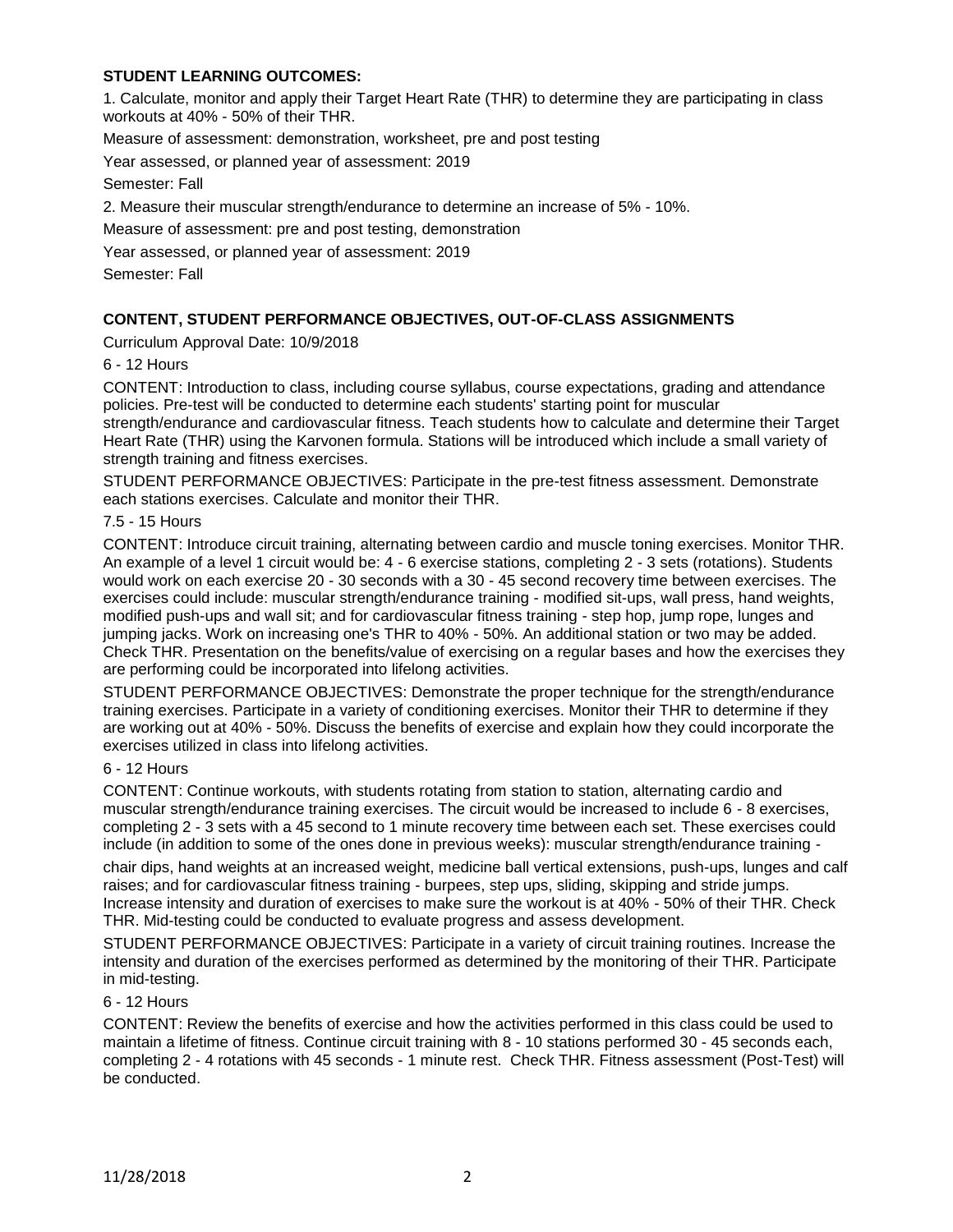STUDENT PERFORMANCE OBJECTIVES: Demonstrate 5 muscular strength/endurance training exercises and 5 cardiovascular fitness exercises. Participate in class workouts and post-testing. Complete a self assessment on the benefits of being physically active.

2 Hours

#### **METHODS OF INSTRUCTION:**

guided practice, stations, discussion

**OUT OF CLASS ASSIGNMENTS:** Required Outside Hours: 0 Assignment Description: No out of class assignments are required as this is a lab course.

## **METHODS OF EVALUATION:**

Writing assignments Percent of total grade: 0.00 % If this is a degree applicable course, but substantial writing assignments are NOT appropriate, indicate reason: Course primarily involves skill demonstration or problem solving Problem-solving assignments Percent of total grade: 5.00 % Percent range of total grade: 5% to 10% Other: Calculating and monitoring THR. Skill demonstrations Percent of total grade: 30.00 % Percent range of total grade: 30% to 50% Demonstration Exams Other methods of evaluation Percent of total grade: 40.00 %

## **REPRESENTATIVE TEXTBOOKS:**